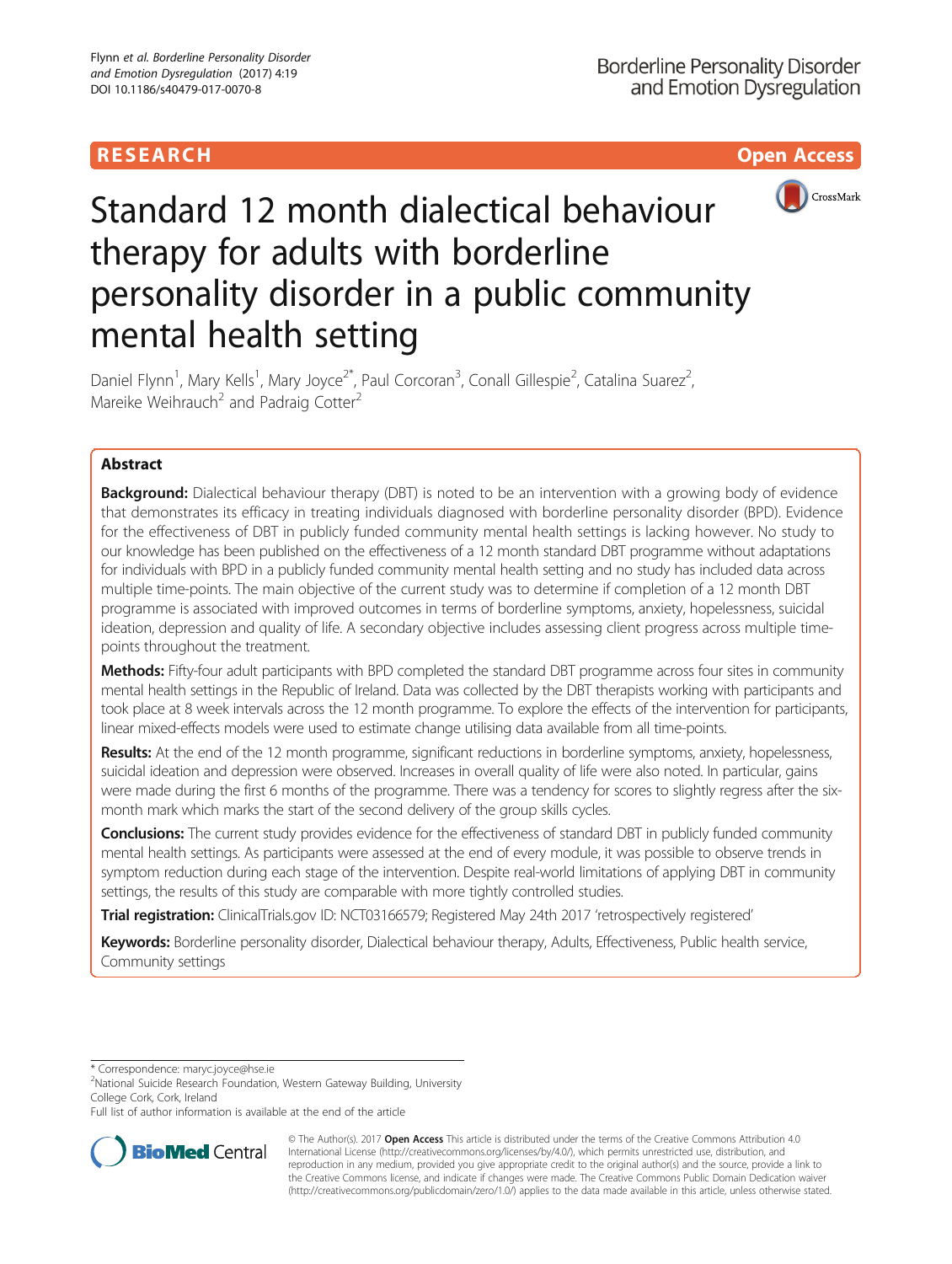## Background

Borderline personality disorder (BPD) is a mental health diagnosis characterised by a pervasive pattern of instability of interpersonal relationships, self-image, affect, and marked impulsivity [[1](#page-9-0)]. BPD typically features patterns of cognitive, emotional and behavioural dysregulation that often manifests in self-harm and suicidal behaviours [[2\]](#page-9-0). It is estimated that the prevalence of BPD in the general population is between 0.7 and 1% [[3](#page-9-0)–[5](#page-9-0)]. Up to 20% of psychiatric inpatients are estimated to have this disorder and it is diagnosed predominantly (about 75%) in females [\[1](#page-9-0)]. In the Republic of Ireland, it is estimated that BPD is a feature of 11–20% of clinical presentations to outpatient clinics within mental health services [\[6](#page-9-0)]. This is similar to what has been reported in other countries including the United Kingdom [\[7](#page-9-0)], North America [[8\]](#page-9-0) and other parts of Europe (e.g. Denmark; [[9\]](#page-9-0)).

One of the most researched interventions for treating BPD is dialectical behaviour therapy (DBT; [\[10](#page-9-0)–[12](#page-9-0)]). A dialectical philosophy and the biosocial theory underlie DBT and guide the functions and modes of therapy used throughout this 12 month programme [[13\]](#page-9-0). Dialectics are positions which appear to be in conflict although both are true, i.e. wanting life to be better but continuing to engage in behaviours that cause one harm [\[11](#page-9-0)]. Biosocial theory posits that certain biological and temperamental vulnerabilities coupled with a perceived invalidating environment result in emotional and behavioural dysregulation [\[11\]](#page-9-0).

"Standard" DBT is delivered by a team of multidisciplinary mental health professionals and comprises of individual therapy sessions for each patient, group skills training sessions, phone coaching and consultation meetings for the clinicians on the DBT team [[11\]](#page-9-0). There are four DBT group skills training modules: mindfulness, distress tolerance, emotion regulation and interpersonal effectiveness. Group skills are delivered in blocks of three 8-week cycles which teach mindfulness in the first 2 weeks of each cycle followed by 6 weeks each of distress tolerance, emotion regulation and interpersonal effectiveness. The three cycles are delivered over a 24 week period and are then repeated. DBT has five functions: augmenting behavioural capabilities; generalising gains to the natural environment; improving motivation; structuring environment to reinforce functional as opposed to dysfunctional behaviour and improving therapist motivation and capabilities [\[13](#page-9-0)].

There is a growing body of evidence that demonstrates the efficacy of DBT in treating individuals diagnosed with BPD. To date, more than a dozen randomised controlled trials (e.g. [[14](#page-9-0)–[16](#page-9-0)]) have investigated the efficacy of DBT at multiple independent sites [\[17](#page-9-0), [18](#page-9-0)]. Participation in DBT has been found to be associated with reductions in a range of difficulties found amongst participants including suicidal behaviour [[15](#page-9-0), [19](#page-9-0)–[21](#page-9-0)], suicidal ideation [\[22, 23](#page-9-0)], BPD symptoms [[24\]](#page-9-0), hopelessness [\[22\]](#page-9-0) and depression [\[23](#page-9-0), [24](#page-9-0)]. It has also been associated with improved adjustment [[20\]](#page-9-0) and quality of life [[21, 24](#page-9-0)], as well as reduced health service utilisation and/or inpatient psychiatric days [[19, 21, 23, 24](#page-9-0)]. A recent systematic review of randomised studies has shown that DBT is significantly better than treatment as usual in terms of leading to reductions in self-harm, decreases in ineffective expression of anger and improvement in general functioning [[25\]](#page-9-0).

While the outlined research studies have demonstrated the efficacy of DBT in treating BPD in controlled settings, there is a dearth of published research reporting on the effectiveness of DBT in publicly funded community mental health settings. Comtois, Elwood, Holdraft, Smith and Simpson [\[26](#page-9-0)] conducted the first effectiveness study of DBT in a community mental health setting. Their study involved a number of adaptations to standard DBT: weekly skills groups were delivered in two 90 min sessions and the study trial also offered individual DBT case management. The few other studies that have been conducted in community settings have focused on a 6 month DBT programme (e.g. [\[27, 28](#page-9-0)]) or have reported on cluster B personality presentations including but not focusing exclusively on BPD [[29\]](#page-9-0). A number of studies have also highlighted limitations with regard to small sample sizes (e.g. [\[30, 31\]](#page-9-0)).

#### Current study

In the Republic of Ireland, an Expert Group on Mental Health Policy published a government policy framework for publicly funded community mental health services [[6\]](#page-9-0) which recommended DBT as an evidence-based treatment for people with BPD [[32](#page-9-0)]. This report outlined that a dedicated DBT team should be established in each catchment area (300,000 population) across the Irish public health service (Health Service Executive). In line with these recommendations, clinicians from four community mental health teams in a region in Ireland completed training in DBT between 2010 and 2012. As there was no study to our knowledge which documented the effectiveness of a 12-month standard DBT programme without adaptations in a publicly funded community mental health setting, we decided to rigorously evaluate the programme to identify if this intervention would be effective in treating adults with BPD. Therefore, the current study investigates the use of DBT (a 12 month standard programme) as a treatment for individuals with BPD in public community mental health settings. The main objective is to determine if completion of a 12 month standard DBT programme is associated with improved outcomes in terms of borderline symptoms, anxiety, hopelessness, suicidal ideation, depression and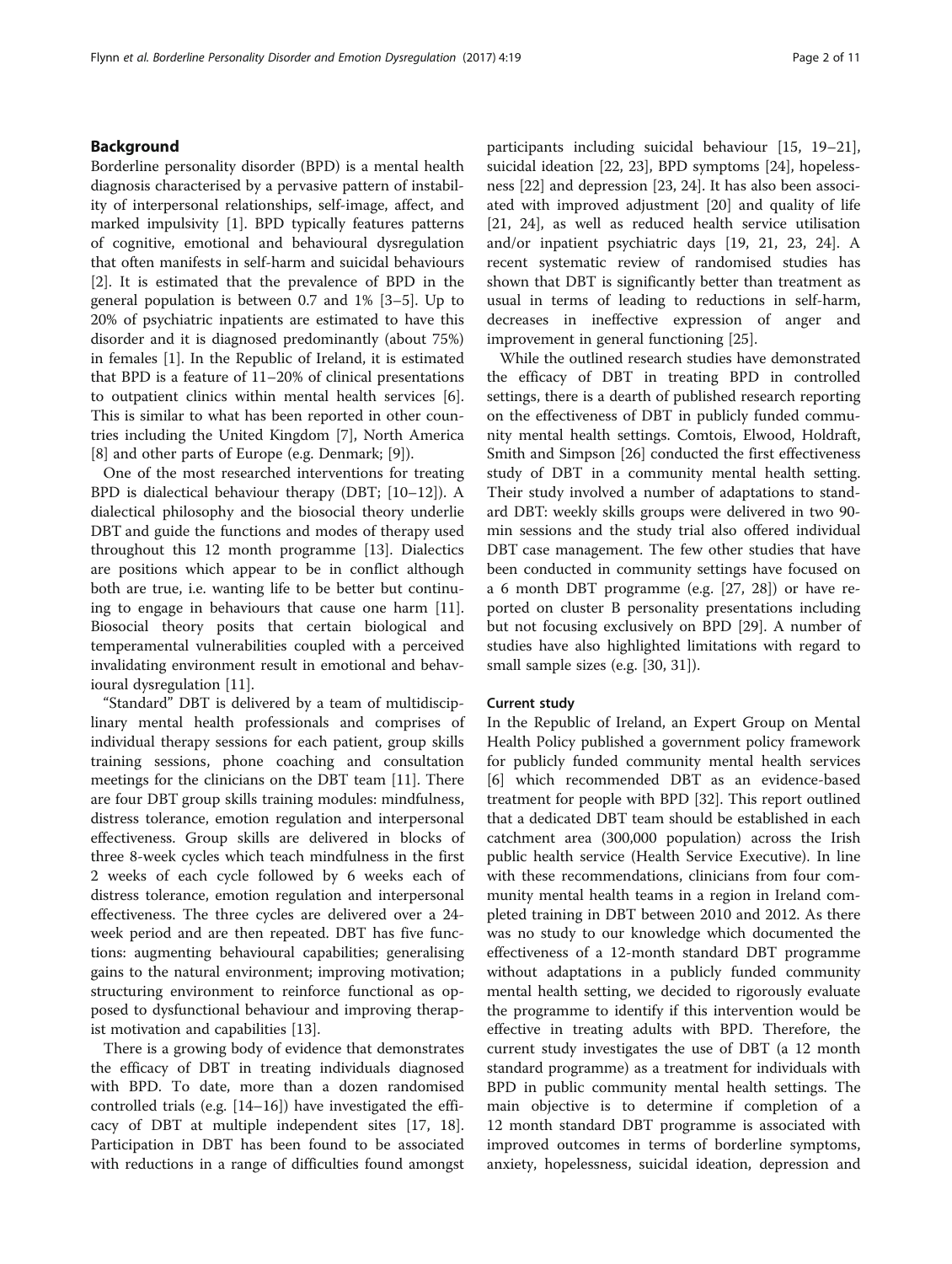quality of life. As no study to our knowledge has included data collection at each eight-week cycle during the programme, a secondary objective includes the assessment of client progress across multiple time-points throughout the treatment.

## Methods

#### Design and study setting

In Ireland, DBT is typically delivered in community based mental health settings in the public health service [[32\]](#page-9-0). Within this context, core multi-disciplinary staff from multiple community mental health teams come together to train in DBT and offer this intervention as an evidence-based treatment for individuals with BPD in their local mental health service. Therefore, participants in this study were treatment seeking individuals who were attending their local adult community mental health service.

Clients were referred to one of four DBT programmes in the southern region of Ireland by their community mental health team. Clients were subsequently screened by a member of the DBT team in their area to identify suitability for treatment. All clients had a history of selfharm behaviour, and current emotion and behavioural dysregulation. If DBT was deemed suitable for the client, they were invited to engage in pre-treatment which typically consisted of up to 6 sessions prior to engaging with all treatment modalities. If clients started the DBT programme, they were invited to participate in the research evaluation. No compensation was available to participants for partaking in this study. Recruitment of participants took place from August 2010 to July 2013. All individuals who were approached consented to participate in the research evaluation resulting in 100% participation rate for this study. Ethical approval to conduct this research study was received from the Clinical Research Ethics Committee of the Cork Teaching Hospitals.

### Participants

There were 71 participants in this study, consisting of 61 females and 10 males. Participants were seeking treatment in their local publicly funded community mental health service. Participants ranged in age from 19 to 56 (mean = 40, SD = 9.76). To be included in the research study, participants were required to meet criteria for either borderline personality disorder (DSM-IV-TR) or emotionally unstable personality disorder (ICD-10). Table 1 summarises the sample characteristics of participants.

## Therapists and treatment

All four DBT teams in this study were newly established teams who had undertaken Intensive Training™ with a licensed training provider (British Isles DBT Training). The teams undertook training between April 2010 and

| Characteristics          | Number         | Percent     |
|--------------------------|----------------|-------------|
| Gender                   |                |             |
| Female                   | 61             | 86          |
| Male                     | 10             | 14          |
| Age                      |                |             |
| $18 - 24$                | 16             | 23          |
| $25 - 34$                | 23             | 32          |
| $35 - 44$                | 20             | 28          |
| $45 - 54$                | 11             | 16          |
| $55 - 64$                | 1              | 1           |
| $65+$                    | $\mathbf 0$    | $\mathbf 0$ |
| <b>Employment Status</b> |                |             |
| Employed                 | 15             | 21          |
| Unemployed               | 27             | 38          |
| Student                  | 6              | 9           |
| Other                    | $\overline{4}$ | 6           |
| Did not specify          | 19             | 27          |
| Relationship Status      |                |             |
| Single                   | 35             | 49          |
| In a relationship        | 1              | 1           |
| Married                  | 14             | 20          |
| Separated/Divorced       | 10             | 14          |
| Did not specify          | 11             | 16          |

May 2012. Each of the DBT teams across four sites comprised of four to ten multi-disciplinary staff members representing psychiatry, clinical psychology, nursing, art therapy and social work.

Each of the DBT teams delivered the standard DBT programme as described in Cognitive-Behavioural Treatment of Borderline Personality Disorder [\[11\]](#page-9-0) and Training Manual for Treating Borderline Personality Disorder [[12](#page-9-0)]. The DBT programme was delivered over a 12 month period and included weekly individual therapy sessions for each participant, weekly group skills training sessions delivered by two DBT therapists (leader and co-leader), phone coaching (as per individual therapist limits) and weekly consultation meetings for the therapists on the DBT team.

Expert supervision was provided to all four teams by experienced DBT supervisors in the U.K. and U.S.A. One of the four teams had access to supervision from January 2012 and the other three teams had supervision available from May 2012. Supervision was dependent on supervisor availability and varied in frequency from weekly to quarterly.

## Measures

Effectiveness of the programmes was measured using the following outcome measures:

**Table 1** Sample characteristics of participants  $(N = 71)$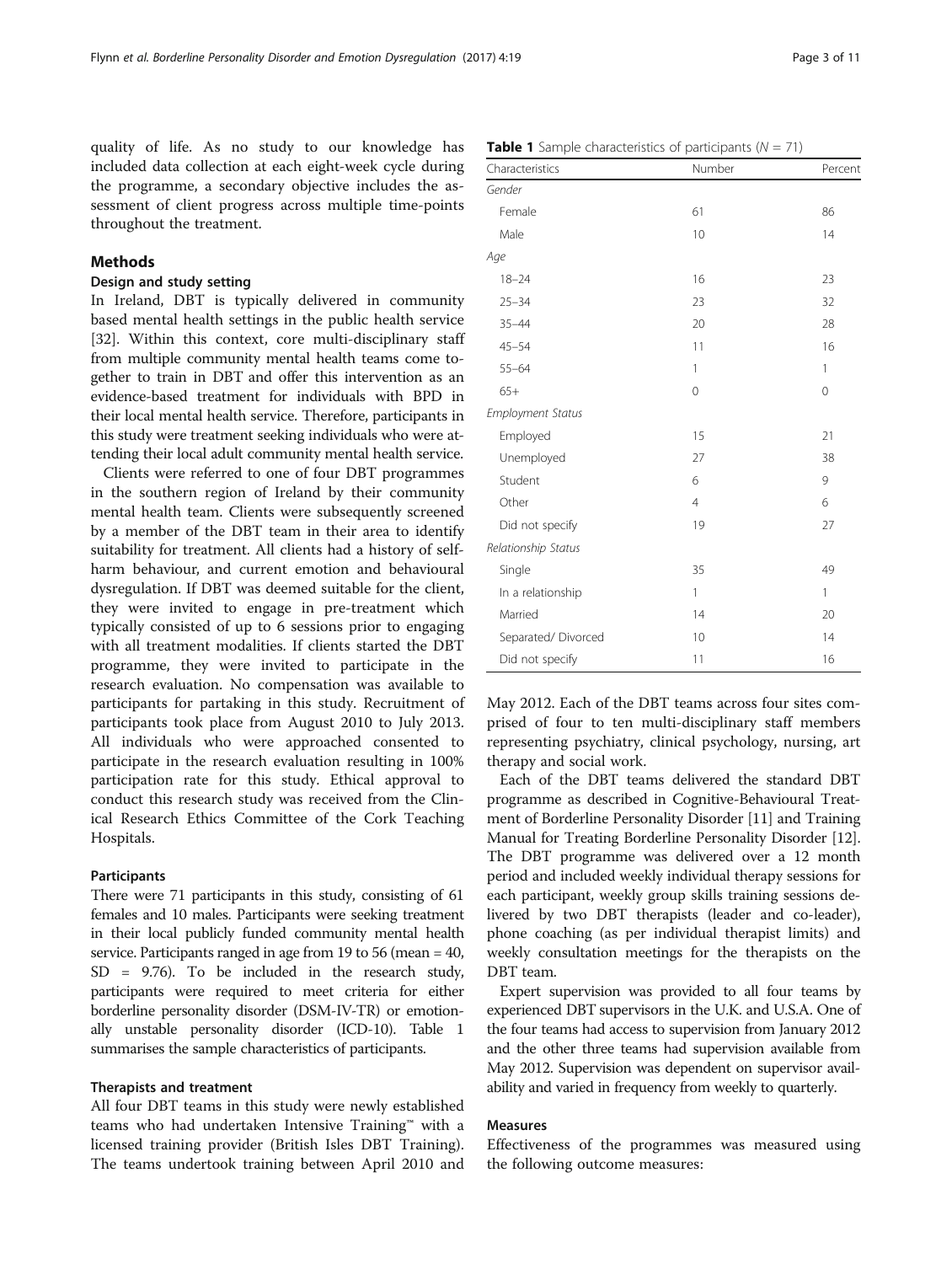Borderline Symptom List (BSL-23; [[33\]](#page-9-0)). The BSL-23 comprises 23 items measuring borderline-typical symptomatology. Bohus et al.'s [[33\]](#page-9-0) results on assessing the scales properties demonstrated that the BSL-23 has high internal and test-retest reliability. In the current study, the internal reliability for the BSL was .92.

Beck Anxiety Inventory (BAI; [[34\]](#page-9-0)). The BAI is a 21 item self-report multiple choice survey which evaluates both physiological and cognitive symptoms of anxiety. A meta-analysis reviewing the BAI from 192 studies found it to demonstrate good internal consistency, test-retest reliability and structural validity [[35](#page-9-0)]. In the current study, the internal reliability of the BAI at baseline was .92.

Beck Hopelessness Scale (BHS; [[36\]](#page-9-0)). The BHS is a 20 item self-report measure which assesses key aspects of hopelessness. The BHS has demonstrated good reliability and validity in psychiatric samples [\[37](#page-9-0)]. In the current study, the internal reliability for the BHS at baseline was .89.

Beck Scale for Suicide Ideation (BSS; [\[38](#page-9-0)]). The BSS is a 21 item assessment developed to identify individuals at risk of suicide. Items are rated on a scale of 0 to 3 with only the initial 19 items used to compute total scores. The BSS has both high internal consistency and validity [[39\]](#page-9-0). The internal reliability of the BSS was .94 in the current study.

Beck Depression Inventory – Second Edition (BDI-II; [[40\]](#page-9-0)). The BDI-II is a 21 item self-report measure of symptoms and attitudes related to depression. The BDI-II has demonstrated strong psychometric properties [[41\]](#page-9-0). In the current study, the internal reliability for the BDI-II at baseline was .88.

World Health Organisation Quality of Life Question-naire (WHOQOL-BREF; [\[42\]](#page-9-0)). The WHOQOL-BREF was developed collaboratively in a number of centres to act as an international cross-culturally comparable quality of life assessment. It comprises 26 items across four domains: physical health (domain 1); psychological health (domain 2); social relationships (domain 3); and environment (domain 4). A cross-sectional study conducted across 23 countries demonstrated that the measure has good to excellent psychometric properties of reliability and is a valid assessment of quality of life [[43\]](#page-9-0). The internal reliability for the domains listed above were .78, .70, .62 and .80 respectively.

## Procedure

Data collection was completed by the DBT therapists working with participants in the research study was obtained by the DBT therapist who carried out the initial screening appointment and pre-treatment with each individual participant. Data collection took place at 8 week intervals across the 12 month programme. There were seven time-points for data collection: baseline (T1 start of programme); 2 months (T2); 4 months (T3); 6 months (T4); 8 months (T5); 10 months (T6); 12 months (T7). Baseline measures were typically completed in an individual session with the participant's DBT therapist prior to starting the full programme i.e. individual therapy and group skills. Measures at subsequent time-points were typically completed in the group skills sessions. If a participant was not present at the group skills session, their DBT therapist was asked to administer the measures in the next individual therapy session.

#### Statistical analysis

All outcome measures were quantitative and were summarised by their mean and standard deviation. T-tests and analyses of variance were used to assess baseline differences in the outcome measures by gender, age group and site of study. To explore the effects of the intervention on participants, linear mixed-effects models were used to estimate change utilising data available from all time-points. These models adjusted for clustering in the data due to repeated measures on the same individuals and the intervention being delivered at four sites. Data were analysed using Stata version 13.1 for Windows.

## Results

The means and standard deviation for each of the nine outcome measures at each time-point are detailed in Table [2.](#page-4-0) At baseline, there were no notable differences in these measures when examined by gender, age group and study site, with the exception of scores on the BHS across sites (see Additional file [1](#page-8-0)).

Based on the data available at each time-point, there was evidence of decreases in BSL, BAI, BHS, BSS and BDI scores, and increases in quality of life domain scores (see Table [2](#page-4-0)). This was confirmed by the linear mixedeffects models. As detailed in Table [3,](#page-5-0) there were highly statistically significant changes in all nine outcome measures. The most marked changes both in terms of immediacy and magnitude were evident in relation to the BSL, BHS, BSS and BDI. On average, scores on these measures decreased by 41 to 49% over the duration of the programme.

Scores on the BSL, BAI and BHS gradually decreased from T1 to T4 which represents the half-way point of the programme. At T5, a slight increase in scores on these measures was observed, but all scores continued to decrease once again from T5 to T7. This information is highlighted in Fig. [1](#page-6-0). Scores on the BSS followed a similar trend to that of the BSL, BAI and BHS, although the regression towards baseline for the BSS occurred at T3 rather than T4 as with the other measures.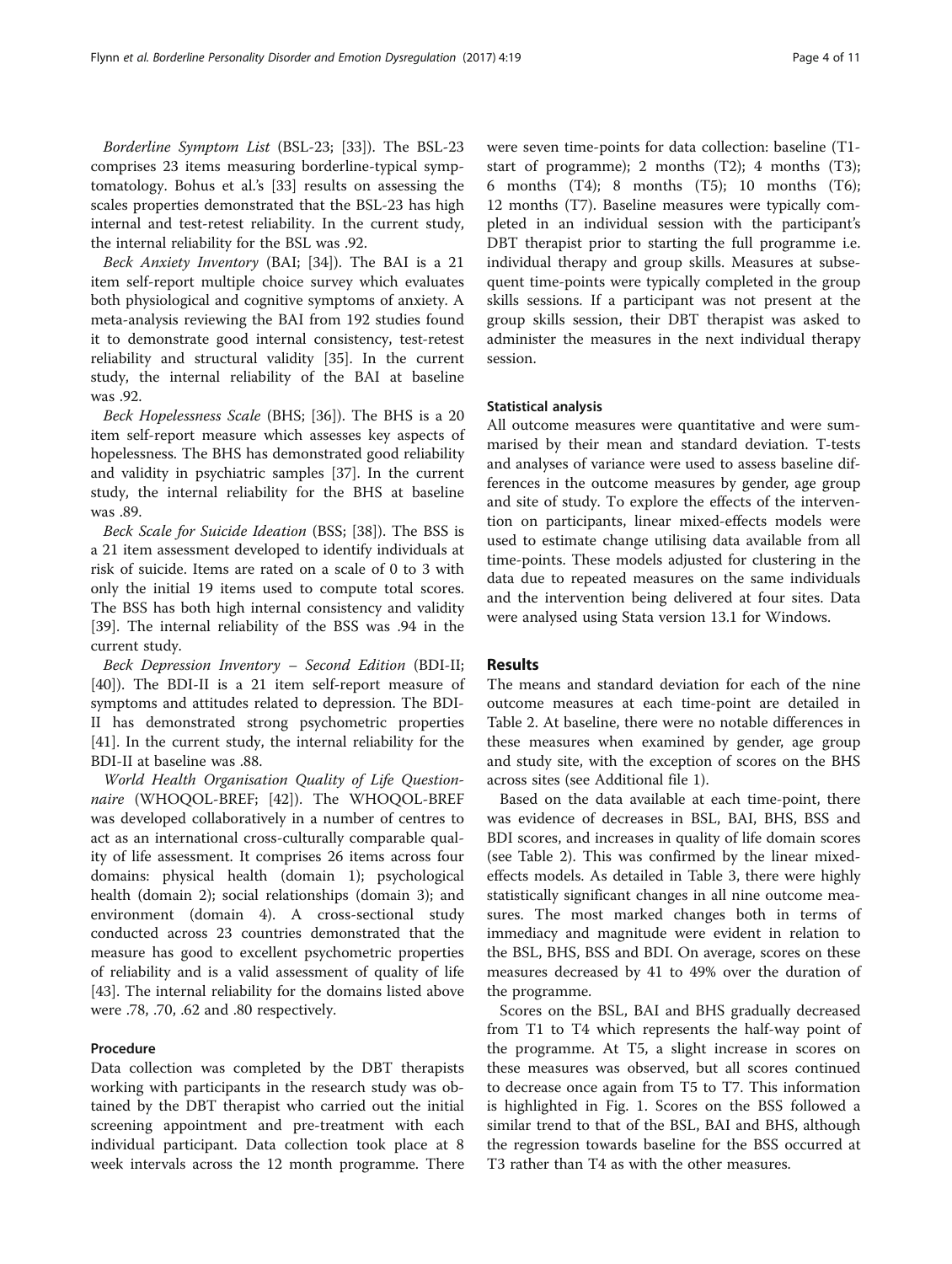| Variable                      | T1 M (SD)<br>$n = 66$ | T2 M (SD)<br>$n = 56$ | T3 M (SD)<br>$n = 45$ | T4 M (SD)<br>$n = 51$ | T5 M (SD)<br>$n = 42$ | T6 M (SD)<br>$n = 37$ | <b>T7 M (SD)</b><br>$n = 44$ |
|-------------------------------|-----------------------|-----------------------|-----------------------|-----------------------|-----------------------|-----------------------|------------------------------|
| <b>BSL</b>                    | 59.78 (19.13)         | 51.43 (25.29)         | 41.95 (25.27)         | 41.18 (23.93)         | 42.93 (24.30)         | 36.71 (25.62)         | 36.24 (26.16)                |
| BAI                           | 29.65 (13.74)         | 29.79 (15.06)         | 24.57 (13.98)         | 22.99 (12.82)         | 22.39 (14.21)         | 22.50 (13.40)         | 19.53 (13.11)                |
| <b>BHS</b>                    | 13.76 (4.98)          | 12.24 (5.68)          | 11.28 (6.33)          | 10.14(6.47)           | 9.63(6.25)            | 8.71(6.45)            | 8.17(6.44)                   |
| <b>BSS</b>                    | 14.17 (9.65)          | 11.94 (9.32)          | 8.63 (10.30)          | 10.85 (10.08)         | 9.44 (10.98)          | 7.59(9.13)            | 7.29(9.57)                   |
| <b>BDI</b>                    | 38.33 (10.96)         | 31.27 (14.50)         | 25.58 (14.82)         | 27.14 (14.71)         | 26.39 (16.83)         | 23.57 (16.63)         | 22.82 (16.43)                |
| <b>QoL Physical</b><br>Health | 11.33 (3.09)          | 11.77 (3.08)          | 12.60 (3.30)          | 11.75 (3.30)          | 12.68 (3.30)          | 13.33 (3.51)          | 13.16 (3.07)                 |
| QoL Psych. Health             | 7.58 (2.40)           | 8.11(2.64)            | 9.36(3.39)            | 9.13(3.35)            | 10.27 (3.79)          | 10.60 (4.20)          | 10.36 (3.60)                 |
| QoL Soc.<br>Relationship      | 10.04 (3.64)          | 9.89(3.56)            | 11.23 (3.66)          | 10.70 (3.96)          | 10.58 (4.05)          | 12.74 (4.12)          | 12.23 (4.25)                 |
| <b>QoL</b> Environment        | 11.89 (3.04)          | 11.86 (3.05)          | 13.06 (3.49)          | 12.64 (3.22)          | 13.38 (3.13)          | 13.79 (3.41)          | 13.61 (3.20)                 |

<span id="page-4-0"></span>Table 2 Outcome measure means (M) and standard deviations (SD) at each study time-point

Scores on the BDI gradually decreased at each timepoint from T1 to T7 as illustrated in Fig. [2](#page-6-0) although the rate of improvement reduced at the mid-point of the programme (T4).

All four domains of the quality of life measure increased significantly from T1 to T7; the most relevant domain for participants in this study, and the domain that had the greatest increase in scores with an increase on average by 32% over the course of the programme was domain 2 which is the psychological health domain (Fig. [3b](#page-7-0)).

Male participants experienced earlier gains and showed greater overall decreases in BSL, BAI, BDI and BSS scores (Fig. [4](#page-7-0)). However, with only 10 male participants, this study did not have the power to demonstrate that these gender differences were statistically significant.

## **Discussion**

This was the first study to investigate the effectiveness of a 12 month standard DBT programme without adaptations across multiple time-points in a publicly funded community mental health setting. The current study found that DBT was associated with significant reductions in levels of borderline symptoms, anxiety, hopelessness, suicidal ideation and depression. Increases in overall quality of life were also observed. These improvements were similar to the results of other DBT effectiveness studies. Similar to Prendergast and McCausland [[31\]](#page-9-0), depression scores as measured by the BDI were in the 'severe' range at the start of treatment. These scores had significantly reduced to the lower end of the 'moderate' range by the end of the intervention. Similar findings can be found on the measure of suicidality (BSS) which observed similar scores at baseline to Pasieczny and Connor [[28](#page-9-0)] with scores decreasing by almost half by the end of the intervention.

As participants were assessed at the end of every module, it was possible to observe trends in symptom reduction during each stage of the intervention. In particular, gains were made during the first 6 months of the programme. This 'early treatment response' or 'sudden gain' has been shown to be a potential mediator of change in other therapies for other difficulties such as depression treated by cognitive behaviour therapies (e.g. [[44, 45](#page-10-0)]). To our knowledge, this is the first time such a trend has been observed amongst this population in response to a DBT intervention.

There was also a tendency for scores to slightly regress after the 24 week point which marks the start of the second delivery of the skills cycles. It is difficult to provide a concrete explanation for this mild increase in suicidal ideation, borderline symptoms, anxiety and hopelessness at this point. One possible explanation is that client functioning did not match client's expectation of progress after completion of the first delivery of the skills modules. It is possible that clients may hold the perception that their gains should be greater at this point which may manifest as client anxiety at the mid-point of the programme. Therapist feedback would indicate that the mid-point of the programme can sometimes present as a challenge with regard to motivation. These results warrant further investigation however as the proposed explanations are merely speculative. It is also important to note that psychological health and mood were not affected during this period and this slight regression was temporary. A significant decrease in scores was observed again at T6 and T7 (the end of the intervention).

This study highlighted a potential difference between males and females in terms of gains made during the intervention although observed differences were not statistically significant. It is possible that if the number of males in this study were greater, these differences might have yielded statistical significance. Given that much of the published research has focused primarily on female populations (e.g. [\[26,](#page-9-0) [46](#page-10-0)]), this warrants further consideration and exploration in studies with larger numbers of male participants.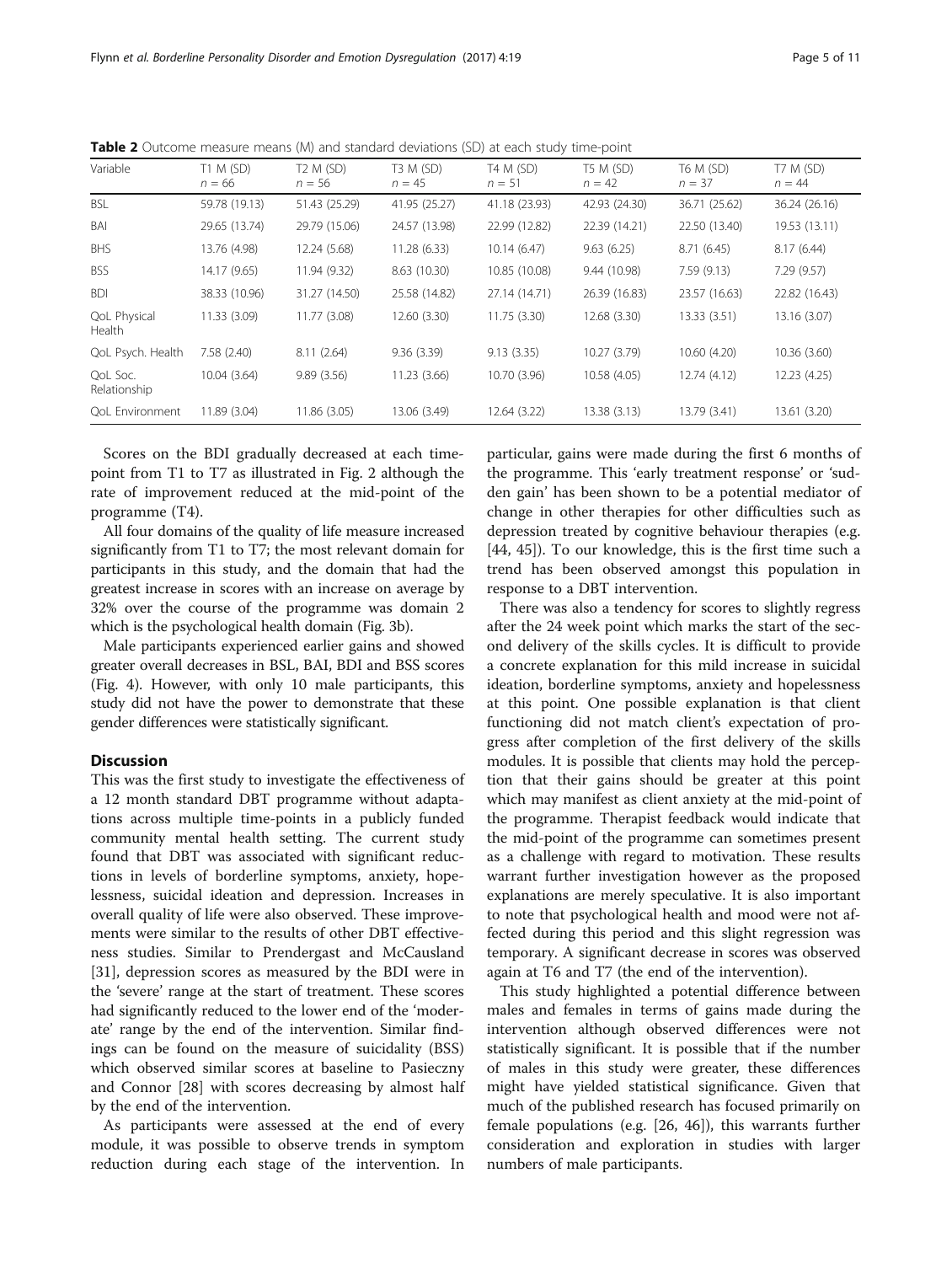<span id="page-5-0"></span>

|                          | Table 3 Outcome measure estimated baseline means                                                                                                                                                                                 |                                               | (M) and changes at subsequent time-points |                                                                                                                |                                                    |                                                         |                                  |                |
|--------------------------|----------------------------------------------------------------------------------------------------------------------------------------------------------------------------------------------------------------------------------|-----------------------------------------------|-------------------------------------------|----------------------------------------------------------------------------------------------------------------|----------------------------------------------------|---------------------------------------------------------|----------------------------------|----------------|
|                          | Estimated baseline M (95% - Change at T2 M (95% - Change at T4 M (95% - Change at T5 M (95% - Change at T6 M (95% -<br>Cl) - Cl) - Cl) - Cl) - Cl) - Cl) - Cl) - Cl) - Cl) - Cl) - Cl) - Cl) - Cl) - Cl) - Cl) - Cl) - Cl) - Cl) |                                               |                                           |                                                                                                                |                                                    |                                                         | Change at T7 M (95%              | change         |
| вsі                      | 58.11 (52.26, 63.96)                                                                                                                                                                                                             | $-8.57***$ (-14.64, -2.49) -12.65*** (-18.99, | $-6.3$                                    | $-16.28***$ (-22.74,<br>$-9.82$                                                                                | $-13.2***(-19.84,$<br>$-6.56$                      | $-20.69*** (-27.53,$<br>$-13.84$                        | $-24.46***$ (-30.98,<br>$-17.95$ | $-42$          |
| BAI                      | 29.75 (26.49, 33.01)                                                                                                                                                                                                             | $-0.51(-3.64, 2.63)$                          | $-4*(-7.32, -0.68)$                       |                                                                                                                | $-6.64***$ (-9.85, -3.43) $-4.75**$ (-8.19, -1.32) | $-5.98***(-9.48,-2.48)$                                 | $-9.43***$ $(-12.7, -6.17)$      | $-32$          |
| <b>SHS</b>               | 13.74 (11.7, 15.79)                                                                                                                                                                                                              | $-2.2**(-3.58, -0.81)$                        |                                           | $-2.54***$ $(-4.08, -0.99)$ $-4.22***$ $(-5.65, -2.79)$ $-3.97***$ $(-5.5, -2.44)$ $-4.71***$ $(-6.23, -3.19)$ |                                                    |                                                         | $-5.61***$ $(-7.07, -4.15)$      | $-41$          |
| BSS                      | 14.29 (11.87, 16.71)                                                                                                                                                                                                             | $-3.25** (-5.69, -0.8)$                       | $-4.71***$ $(-7.31, -2.11)$               | $-3.7**(-6.24, -1.17)$                                                                                         |                                                    | $-5.07***$ $(-7.73, -2.41)$ $-6.34***$ $(-9.01, -3.68)$ | $-7.03***$ $(-9.61, -4.45)$      | $-49$          |
| ā                        | 38.37 (34.89, 41.84)                                                                                                                                                                                                             | $-7.27***$ (-10.35,<br>$-4.19$                | $-11.11***$ (-14.32,<br>$-7.89$           | $-11.57***$ (-14.65,<br>$-8.48$                                                                                | $-12.27***$ (-15.54, -9) $-15.15***$ (-18.55,      | $-11.74$                                                | $-17.03***$ (-20.42)<br>$-13.64$ | $-44$          |
|                          | QoL Phys. 11.67 (10.85, 12.49)                                                                                                                                                                                                   | $0.03 (-0.66, 0.72)$                          | $0.59 (-0.13, 1.32)$                      | $0.12 (-0.58, 0.82)$                                                                                           | $0.52 (-0.26, 1.29)$                               | $1.18**$ $(0.44, 1.93)$                                 | $1.11**$ (0.39, 1.82)            | $-10$          |
| Psych.<br>g              | 7.9 (7.1, 8.69)                                                                                                                                                                                                                  | $0.21 (-0.52, 0.94)$                          | $1.01**$ (0.25, 1.78)                     | $1.32***$ (0.58, 2.06)                                                                                         | $1.87***$ $(1.05, 2.68)$                           | 2.45*** (1.67, 3.23)                                    | $2.5***$ (1.75, 3.25)            | $+32$          |
|                          | QoL Soc. 10.11 (9.13, 11.09)                                                                                                                                                                                                     | $-0.32(-1.39, 0.74)$                          | $0.86 (-0.26, 1.98)$                      | $0.39(-0.69, 1.47)$                                                                                            | $0.62 (-0.57, 1.81)$                               | $2.4***$ (1.26, 3.54)                                   | $2.14***$ (1.04, 3.23)           | $\overline{z}$ |
| Envir.<br>$\overline{Q}$ | 12.02 (11.22, 12.82)                                                                                                                                                                                                             | $-0.13(-0.78, 0.51)$                          | $0.64(-0.04, 1.32)$                       | $0.42 (-0.24, 1.08)$                                                                                           | $1.02**$ (0.29, 1.75)                              | $1.3***$ (0.61, 2)                                      | $1.3***$ (0.63, 1.97)            | $\frac{1}{1}$  |
|                          | $p < .05;$ ** $= p < .01;$ *** $= p < .001$                                                                                                                                                                                      |                                               |                                           |                                                                                                                |                                                    |                                                         |                                  |                |

Changes at each follow-up are relative to the baseline; 95% CI = 95% confidence interval

| Table 3 Outcome measure estimated baseline means (M) and changes at subsequent time-points |
|--------------------------------------------------------------------------------------------|
|                                                                                            |
|                                                                                            |
|                                                                                            |
|                                                                                            |
|                                                                                            |
|                                                                                            |
|                                                                                            |
|                                                                                            |
|                                                                                            |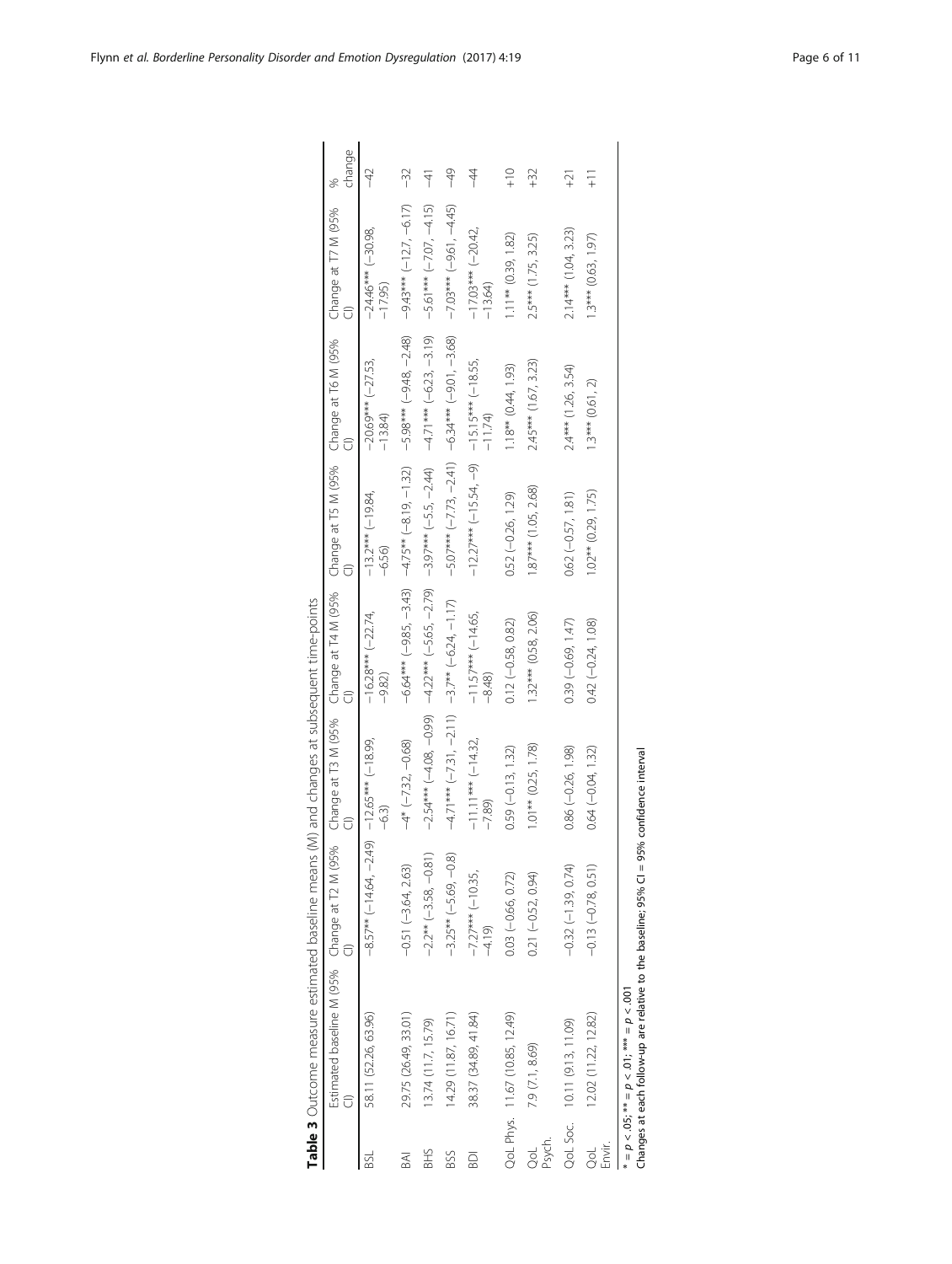<span id="page-6-0"></span>

It should be noted that supervision for teams was not available from the first intake of programme participants at each of the four sites. Despite limited and late availability of supervision, and variations in the quantity of supervision utilised, DBT participants across the four sites made significant gains during the course of the intervention. It is recognised that supervision is fundamental in enhancing therapists' motivation, competence consolidation, adherence to the model, and ultimately sustainability of DBT programmes [[47\]](#page-10-0). However, it is acknowledged that financial constraints, availability of expert DBT supervisors, and scheduling and logistical constraints of linking with supervisors in other jurisdictions and time zones can pose significant barriers to effectively engaging in and benefitting from expert supervision. In view of these constraints, it would be



useful for future research to consider the relationship between quantity of supervision and client outcomes.

## Limitations

One of the challenges of working in a publicly funded mental health system is that clinicians have a responsibility to treat every individual who presents to their service. It is not possible to stream people into an intervention group versus a control group where no intervention is given when best practice guidelines (e.g. NICE [[48\]](#page-10-0)) and a large body of published international research indicates the effectiveness of an intervention such as DBT for treating this client group. At the time of this study, there was no alternative evidence-based intervention available that could have been used as a comparison group at any of the four sites. Once the evidence-based treatment (in this case, DBT) was available in an area, it was necessary to offer individuals the intervention where it was indicated. Therefore, no control group could be accessed for inclusion in this study. Thus, a limitation of this study is that it uses an uncontrolled, non-randomised design making it difficult to determine whether changes that were found were wholly due as a result of treatment, or in part, related to other factors such as the passage of time. Future research would benefit from exploring the impact of this intervention in comparison to treatment-as-usual, or other evidence-based interventions for BPD in publicly funded community based settings.

While the outcome measures used in this study were based on international research on DBT, service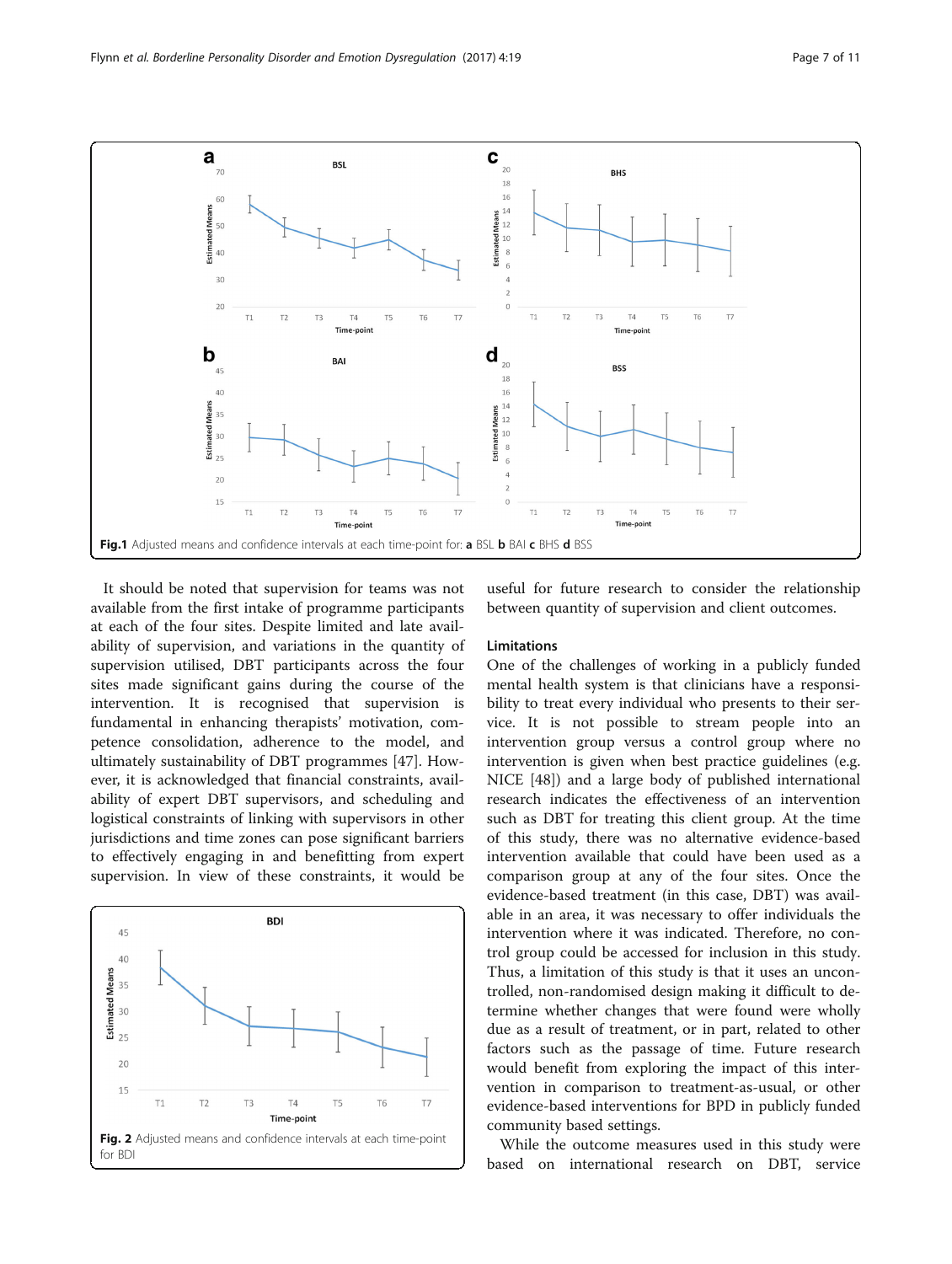<span id="page-7-0"></span>

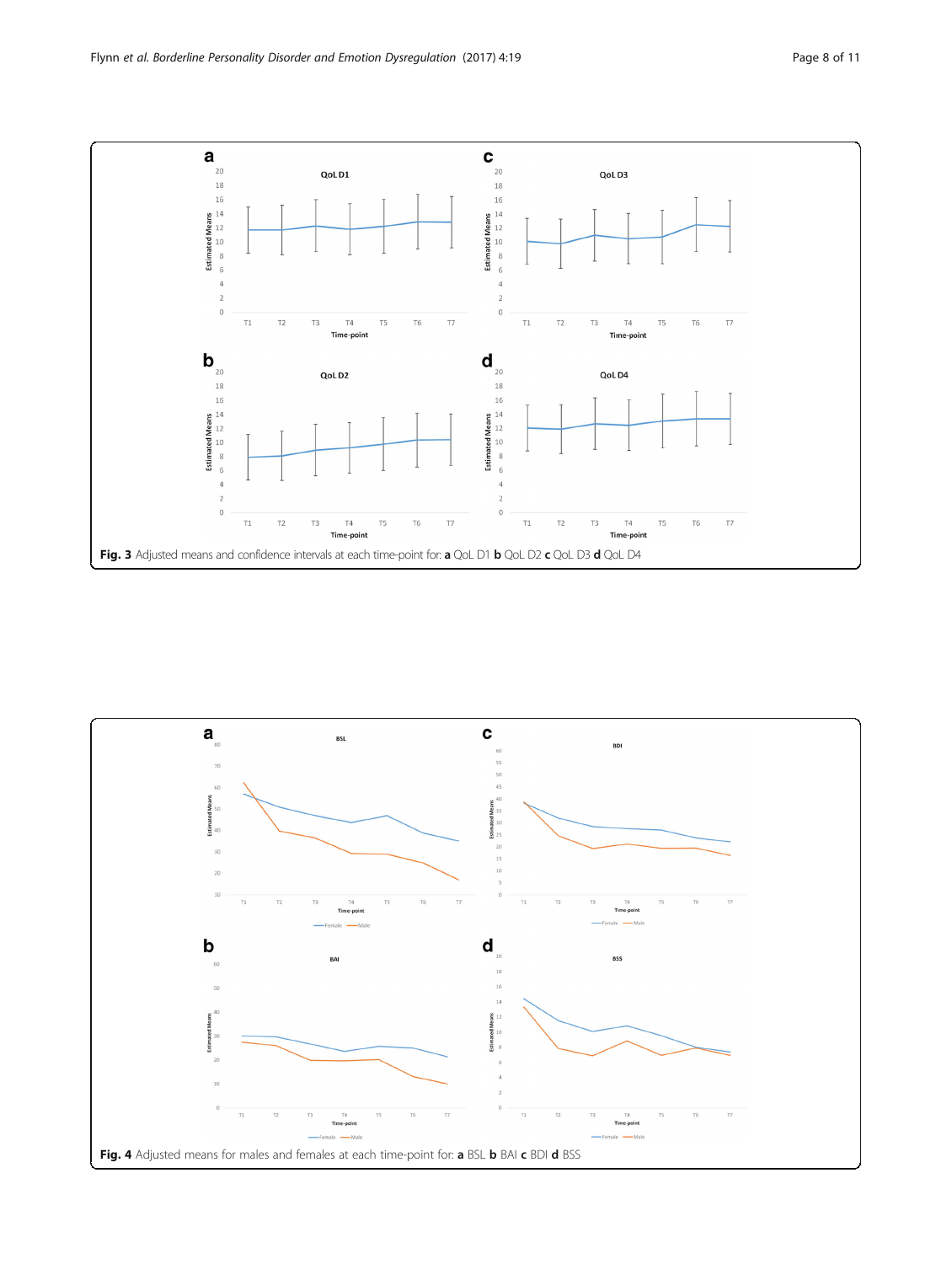<span id="page-8-0"></span>utilisation data regarding emergency department visits and psychiatric inpatient admissions was not collected across the four sites. Although it was possible to establish the effectiveness of the 12 month standard DBT programme with regard to clinical outcomes for DBT participants, it was not possible to evaluate the effectiveness of the programme in terms of history of self-harm behaviour and cost effectiveness. Previous research (e.g. [[24\]](#page-9-0)) highlight significant costs associated with BPD, therefore future research might explore the costs incurred for individuals with BPD attending publicly funded community mental health services.

As this study was carried out in a publicly funded community mental health setting with limited resources, there was no dedicated research team to co-ordinate the research evaluation. The data collected for this study was thus gathered by the DBT therapists at each of the four study sites. Therapists' administration of measures to individual clients may introduce an experimenter bias as it is possible that DBT participants will respond to measures in a way that they hope will please their therapist. The lack of a supporting research team also resulted in measures not being administered within the recommended timeframe or data collection being missed on occasion. This resulted in incomplete datasets at some time-points in this study. These limitations, alongside other challenges such as the lack of electronic records and computerised data collection tools, highlight the challenges of conducting research in a real-world setting.

It is also acknowledged that a further limitation of the study is the absence of adherence coding for therapists providing the intervention. Financial and practical constraints of conducting adherence rating in a publicly funded mental health system resulted in it being beyond the scope of this study.

## Future directions

The results of this study provide evidence for the effectiveness of standard DBT in community settings. The intervention was provided directly to the client by the therapist without reference to treating the wider system in which the individual resides. There is promising research evidence to support benefits of family interventions such as Family Connections [\[49\]](#page-10-0) and how systemic work could further moderate change for individuals with BPD. This has the potential to further enhance the effectiveness of the DBT treatment. Given that this study is limited to one geographical area in Ireland, future research will offer further insight into the utility of DBT across the wider national public health system. Given that the sites in this study were independent of each other, further investigations could consider the benefits of a more co-ordinated approach to national implementation

## Conclusion

The current study provides evidence for the effectiveness of standard DBT in publicly funded community mental health settings. Despite real-world limitations of applying DBT in public community settings, the results of this study are comparable with more tightly controlled studies. Although this study took place across four sites with four different teams delivering the treatment, significant gains were made for the entire study sample. We hope that the results of this study will encourage clinicians working in publicly funded community mental health settings to implement standard DBT programmes to meet the needs of this client group.

## Additional file

[Additional file 1: Table A1.](dx.doi.org/10.1186/s40479-017-0070-8) Mean, standard deviation and significance level for males and females at baseline on nine outcome measures. Table A2. Mean, standard deviation and significance level for four age groups at baseline on nine outcome measures. Table A3. Mean, standard deviation and significance level for four study sites at baseline on nine outcome measures. (DOCX 15 kb)

#### Abbreviations

BAI: Beck anxiety inventory; BDI: Beck depression inventory; BHS: Beck hopelessness scale; BPD: Borderline personality disorder; BSL: Borderline symptom list; BSS: Beck scale for suicide ideation; CBT: Cognitive behaviour therapy; DBT: Dialectical behaviour therapy; NICE: National institute for health and care excellence; QOL: Quality of life

#### Acknowledgements

We wish to thank the DBT therapists and DBT clients at each of the four study sites: North Lee, South Lee, North Cork and West Cork Adult Mental Health Services, without whom this research would not have been possible. We also wish to thank Dr. Eve Griffin who assisted in the proof-reading of this article.

#### Funding

This work was supported by funding from the National Office for Suicide Prevention in the Health Service Executive, Ireland.

#### Availability of data and materials

The datasets analysed in the current study are available from the corresponding author on reasonable request.

#### Authors' contributions

DF and MK conceived of the larger study that provided the dataset, conceptualised the current study, and helped to draft the manuscript.  $PC<sup>1</sup>$ completed the analysis and interpreted the results of the analyses. MJ analysed data and helped to draft the manuscript. CG, CS and  $PC<sup>2</sup>$ coordinated the data collection for the larger study and helped to draft the manuscript. MW helped to draft the manuscript. All authors read and approved the final manuscript.

#### Ethics approval and consent to participate

All procedures were reviewed and approved by the Clinical Research Ethics Committee of the Cork University Teaching Hospitals, Cork, Ireland.

#### Consent for publication

Not applicable.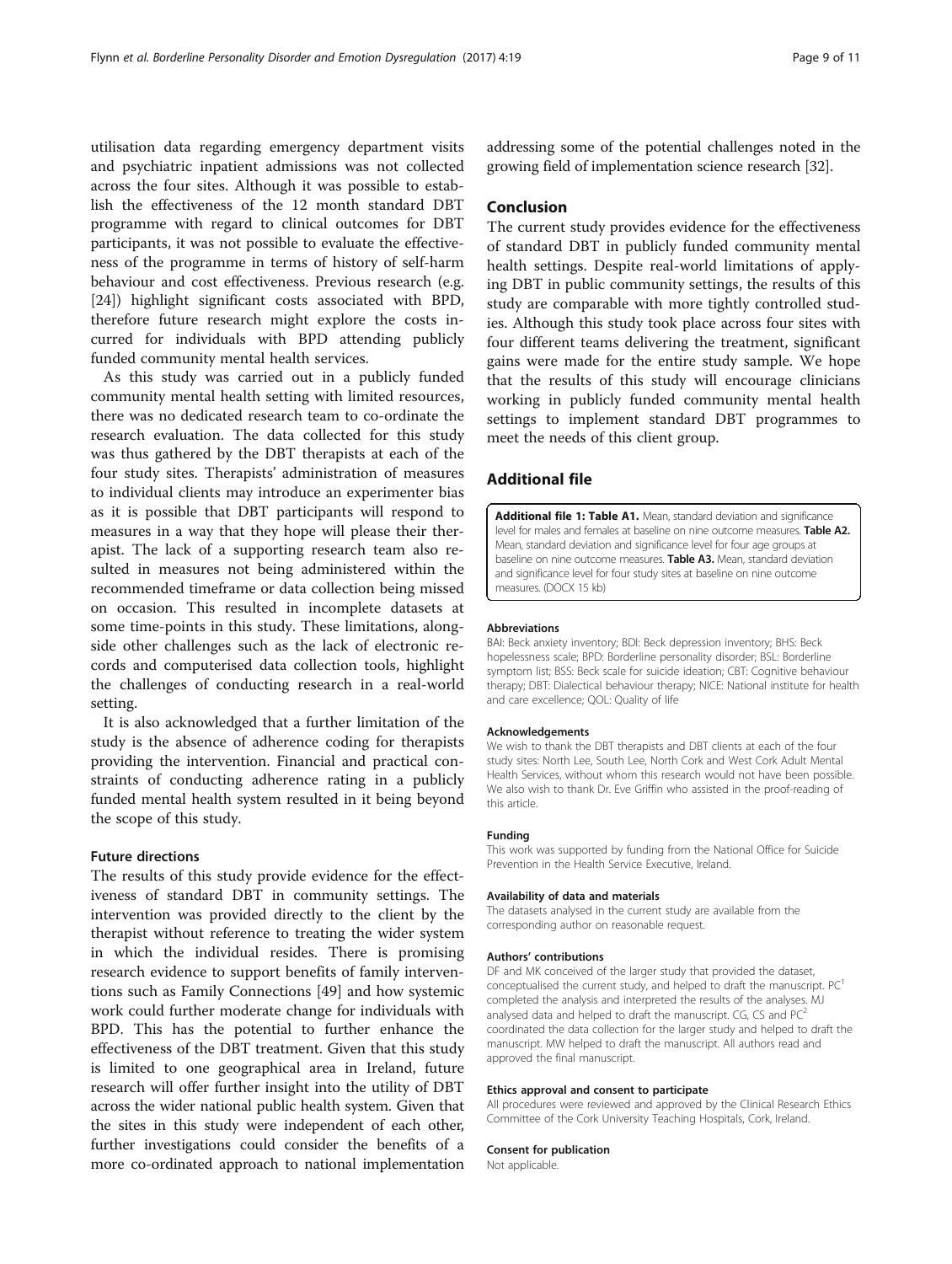#### <span id="page-9-0"></span>Competing interests

The authors declare that they have no competing interests.

#### Publisher's Note

Springer Nature remains neutral with regard to jurisdictional claims in published maps and institutional affiliations.

#### Author details

<sup>1</sup>Cork Mental Health Services, Health Service Executive, Block 2, St Finbarr's Hospital, Cork, Ireland. <sup>2</sup>National Suicide Research Foundation, Western Gateway Building, University College Cork, Cork, Ireland. <sup>3</sup>Department of Epidemiology and Public Health, Western Gateway Building, University College Cork, Cork, Ireland.

#### Received: 24 May 2017 Accepted: 13 August 2017 Published online: 23 September 2017

#### References

- 1. American Psychiatric Association. Diagnostic and statistical manual of mental disorders (DSM 4). 4th ed. Washington, DC: American Psychiatric Press; 2000.
- 2. Kuo JR, Korslund KE, Linehan MM. Borderline personality disorder. In: Carr A, McNulty M, editors. The handbook of adult clinical psychology: an evidence-based practice approach. London: Routledge; 2006.
- 3. Jackson HJ, Burgess PM. Personality disorders in the community: a report from the Australian national survey of mental health and wellbeing. Soc Psychiatry Psychiatr Epidemiol. 2000;35:531–8.
- 4. Torgersen S, Kringlen E, Cramer V. The prevalence of personality disorders in a community sample. Arch Gen Psychiatry. 2001;58(6):590–6.
- 5. Coid J, Yang M, Tyrer P, Roberts A, Ullrich S. Prevalence and correlates of personality disorder in great Britain. Br J Psychiatry. 2006;188(5):423–31.
- 6. Government of Ireland. A vision for change: report of the expert group on mental health policy. Dublin: Stationery Office; 2006.
- 7. Keown P, Holloway F, Kuipers E. The prevalence of personality disorders, psychotic disorders and affective disorders amongst the patients seen by a community mental health team in London. Soc Psychiatry Psychiatr Epidemiol. 2002;37(5):225–9.
- 8. Zimmerman M, Rothschild L, Chelminski I. The prevalence of DSM-IV personality disorders in psychiatric outpatients. Am J Psychiatry. 2005; 162(10):1911–8.
- 9. Pedersen L, Simonsen E. Incidence and prevalence rates of personality disorders in Denmark – a register study. Nord J Psychiatry. 2014;68(8):543–8.
- 10. Linehan MM. Dialectical behaviour therapy for borderline personality disorder. Theory Method Bull Menninger Clin. 1987;51(3):261–76.
- 11. Linehan MM. Cognitive behavioural therapy of borderline personality disorder. New York: Guilford Press; 1993a.
- 12. Linehan MM. Skills training manual for treating borderline personality disorder. New York: Guilford Press; 1993b.
- 13. Swales MA, Heard HL. Dialectical behaviour therapy: distinctive features. London: Routledge; 2009.
- 14. Bohus M, Haaf B, Simms T, Limberger MF, Schmahl C, Unckel C, Lieb K, Linehan MM. Effectiveness of inpatient dialectical behavioural therapy for borderline personality disorder: a controlled trial. Behav Res Ther. 2004;42(5):487–99.
- 15. Linehan MM, Armstrong HE, Suarez A, Allmon D, Heard HL. Cognitivebehavioural treatment of chronically parasuicidal borderline patients. Arch Gen Psychiatry. 1991;48(12):1060–4.
- 16. Verheul R, van den Bosch LMC, Koeter MWJ, de Ridder MAJ, Stijnen T, van den Brink W. Dialectical behaviour therapy for women with borderline personality disorder: 12-month, randomized clinical trial in The Netherlands. Br J Psychiatry. 2003;182(2):135–40.
- 17. Carmel A, Rose ML, Fruzzetti AE. Barriers and solutions to implementing dialectical behaviour therapy in a public behavioural health system. Admin Pol Ment Health. 2014;41(5):608–14.
- 18. Rizvi SL, Steffel LM, Carson-Wong A. An overview of dialectical behaviour therapy for professional psychologists. Prof Psychol. 2013; 44(2):73–80.
- 19. Linehan MM, Schmidt H, Dimeff LA, Craft JC, Kanter J, Comtois KA. Dialectical behaviour therapy for patients with borderline personality disorder and drug-dependence. Am J Addict. 1999;8(4):279–92.
- 20. Clarkin JK, Levy KN, Lenzenweger MF, Kernberg OF. Evaluating three treatments for borderline personality disorder: a multiwave study. Am J Psychiatry. 2007;164(6):922–8.
- 21. Carter GL, Willcox CH, Lewin TJ, Conrad AM, Bendit N. Hunter DBT project, randomised controlled trial of dialectical behaviour therapy in women with borderline personality disorder. Aust N Z J Psychiatry. 2010;44(2):162–73.
- 22. Koons CR, Robins CJ, Tweed JL, Lynch TR, Gonzalez AM, Morse JQ, Bishop GK, Butterfield MI, Bastian AL. Efficacy of dialectical behaviour therapy in women veterans with borderline personality disorder. Behav Ther. 2001; 32(2):371–90.
- 23. Linehan MM, Comtois KA, Murray AM, Brown MZ, Gallop RJ, Heard HL, Korslund KE, Tutek DA, Reynolds SK, Lindenboim N. Two year randomised controlled trial and follow-up of dialectical behaviour therapy vs therapy by experts for suicidal behaviours and borderline personality disorder. Arch Gen Psychiatry. 2006;63(7):757–66.
- 24. McMain SF, Links PS, Gnam WH, Guimond T, Cardish RJ, Korman L, Streiner DL. A randomised trial of dialectical behaviour therapy versus general psychiatric management for borderline personality disorder. Am J Psychiatry. 2009;166(12):1365–74.
- 25. Stoffers JM, Vollm BA, Rucker G, Timmer A, Huband N, Lieb K. Psychological therapies for people with borderline personality disorders (review). Cochrane Database Syst Rev. 2012;8:CD005652.
- 26. Comtois KA, Elwood L, Holdraft LC, Smith WR, Simpson TL. Effectiveness of dialectical behaviour therapy in a community mental health centre. Cog Behav Practice. 2007;14(4):406–14.
- 27. Blennerhassett R, Bamford L, Whelan A, Janieson S, O'Raghaillaigh JW. Dialectical behaviour therapy in an Irish community mental health setting. Irish J Psychol Med. 2009;26(2):59–63.
- 28. Pasieczny N, O'Connor J. The effectiveness of dialectical behaviour therapy in routine public mental health settings: an Australian controlled trial. Behav Res Ther. 2011;49(1):4–10.
- 29. Feigenbaum JD, Fonagy P, Pilling S, Jones A, Wildgoose A, Bebbington PE. A real-world study of the effectiveness of DBT in the UK national health service. Br J Clin Psychol. 2012;51(2):121–41.
- 30. Brassington J, Jrawitz R. Australasian dialectical behaviour therapy pilot outcome study: effectiveness, utility and feasibility. Australas Psychiatry. 2006;14(3):313–9.
- 31. Prendergast N, McCausland J. Dialectical behaviour therapy: a 12 month collaborative program in a local community setting. Behav Change. 2007; 24(1):25–35.
- 32. Flynn D, Kells M, Joyce M. Implementation in national systems: DBT in an Irish context. In: Swales MA, editor. The Oxford handbook of dialectical behaviour therapy. Oxford: Oxford University Press. In-press.
- 33. Bohus M, Limberger MF, Frank U, Chapman AL, Kühler T, Stieglitz R-D. Psychometric properties of the borderline symptom list (BSL). Psychopathology. 2007;40(2):126–32.
- 34. Beck AT, Epstein N, Brown G, Steer RA. An inventory for measuring clinical anxiety: psychometric properties. J Consult Clin Psychol. 1988;56(6):893–7.
- 35. Bardhoshi G, Duncan K, Erford BT. Psychometric meta-analysis of the English version of the Beck anxiety inventory. J Coun Develop. 2016;94(3):356–73.
- 36. Beck AT, Weissman A, Lester D, Trexler L. The measurement of pessimism: the hopelessness scale. J Consult Clin Psychol. 1974;42(6):861–5.
- 37. Beck AT, Brown G, Berchick RJ, Stewart BL, Steer RA. Relationship between hopelessness and ultimate suicide: a replication with psychiatric outpatients. Am J Psychiatry. 1990;147(2):190–5.
- 38. Beck AT, Steer RA. Manual for the Beck scale for suicide ideation. San Antonio, TX: Psychological Corporation; 1991.
- 39. Kumar GK, Steer RA. Psychosocial correlates of suicidal ideation in adolescent psychiatric inpatients. Suicide Life Threat Behav. 1995;25(3):339–46.
- 40. Beck AT, Steer RA, Brown GK. Manual for the Beck depression inventory-II. San Antonio, TX: Psychological Corporation; 1996.
- 41. Storch EA, Roberti JW, Roth DA. Factor structure, concurrent validity, and internal consistency of the Beck depression inventory—second edition in a sample of college students. Depress Anxiety. 2004;19(3):187–9.
- 42. WHOQOL Group. Development of the World Health Organisation WHOQOL-BREF quality of life assessment. Psychol Med. 1998;28(3):551–8.
- 43. Skevington SM, Lotfy M, O'Connell KA, WHOQOL Group. The World Health Organization's WHOQOL-BREF quality of life assessment: psychometric properties and results of the international field trial. A report from the WHOQOL group. Qual Life Res. 2004;13(2):299–310.